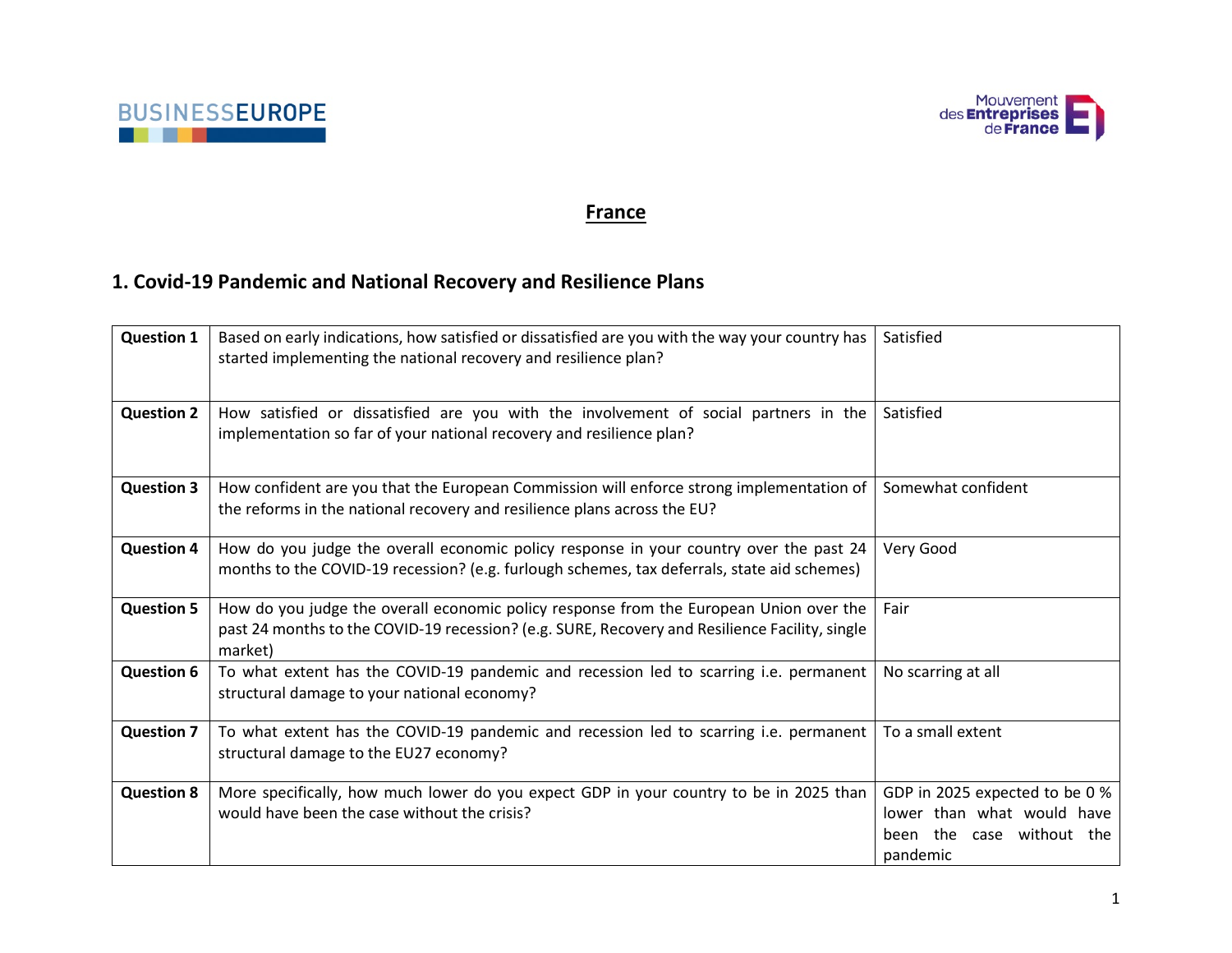



### **2. Assessment of Country Specific recommendations 2020-2021 in detail**

|                  |                                                                                                                                                                                                                                                                                                                                                                                                                                                                                                                                                               | Q1: The<br>recommendation is: | Q2:<br>implementation on<br>effort is: | <b>Detailed comments</b> |
|------------------|---------------------------------------------------------------------------------------------------------------------------------------------------------------------------------------------------------------------------------------------------------------------------------------------------------------------------------------------------------------------------------------------------------------------------------------------------------------------------------------------------------------------------------------------------------------|-------------------------------|----------------------------------------|--------------------------|
| CSR <sub>1</sub> | In line with the general escape clause, take all necessary<br>measures to effectively address the pandemic, sustain the<br>economy and support the ensuing recovery. When<br>economic conditions allow, pursue fiscal policies aimed at<br>achieving prudent medium-term fiscal positions and<br>ensuring debt sustainability, while enhancing investment.<br>Strengthen the resilience of the health system by ensuring<br>adequate supplies of critical medical products and a<br>balanced distribution of health workers, and by investing in<br>e-Health. | Extremely important           | Satisfactory                           |                          |
| CSR <sub>2</sub> | Mitigate the employment and social impact of the crisis,<br>including by promoting skills and active support for all<br>jobseekers.                                                                                                                                                                                                                                                                                                                                                                                                                           | Important                     | Satisfactory                           |                          |
| CSR <sub>3</sub> | Ensure the effective implementation of measures<br>supporting the liquidity of firms, in particular for small and<br>medium-sized enterprises. Front-load mature public<br>investment projects and promote private investment to<br>foster the economic recovery. Focus investment on the<br>green and digital transition, in particular on sustainable<br>transport, clean and efficient production and use of energy,<br>energy and digital infrastructures as well as research and<br>innovation.                                                          | Important                     | Satisfactory                           |                          |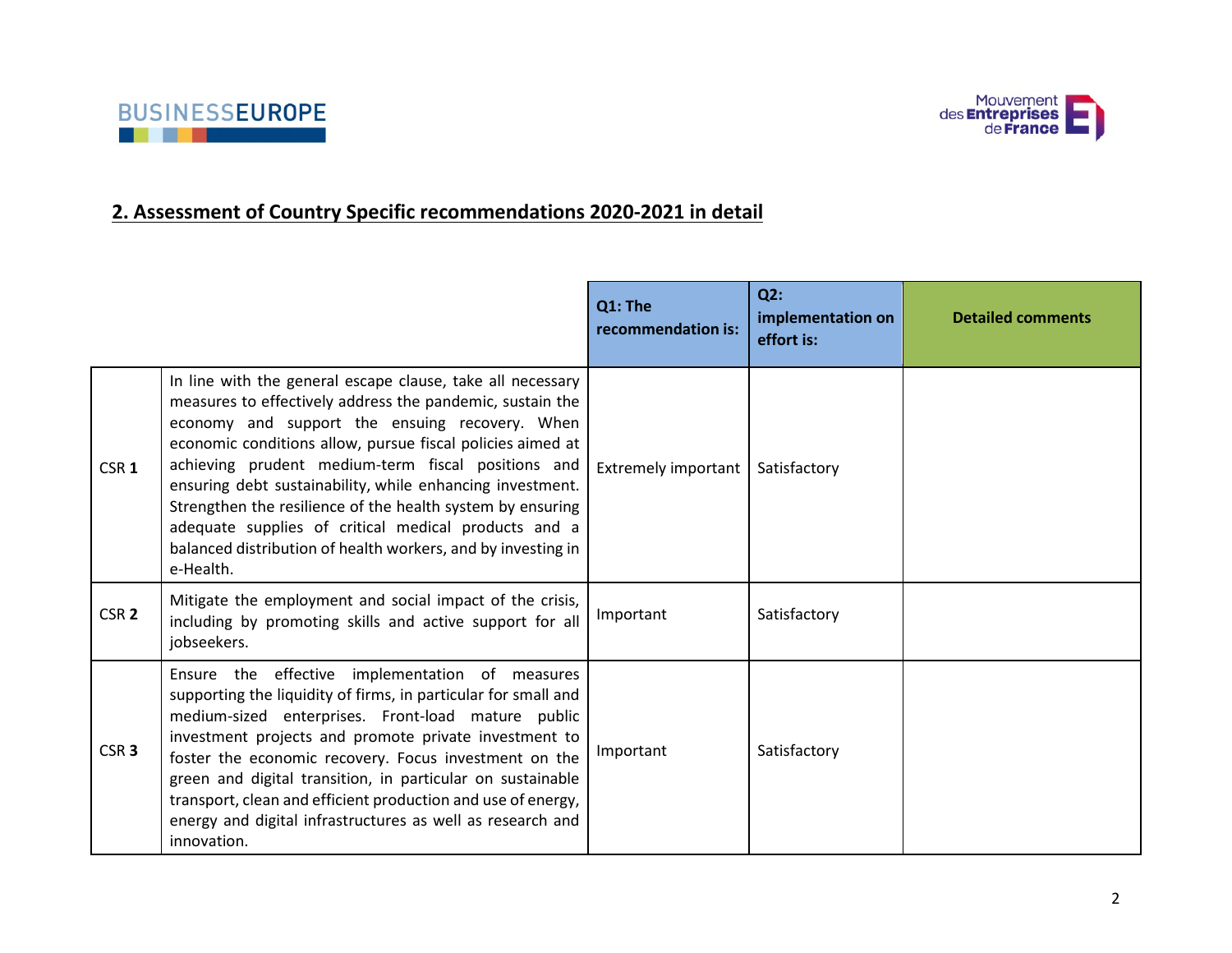

---



|                  |                                                                                                                              | Q1: The<br>recommendation is: | $Q2$ :<br>implementation on<br>effort is: | <b>Detailed comments</b> |
|------------------|------------------------------------------------------------------------------------------------------------------------------|-------------------------------|-------------------------------------------|--------------------------|
| CSR <sub>4</sub> | Continue to improve the regulatory environment, reduce  <br>administrative burdens for firms and simplify the tax<br>system. | Extremely important   Mixed   |                                           |                          |

#### **3. Reform Progress in your Member State in 2020 & 2021**

**How would you assess reform progress in 2020 & 2021, for the following broad areas:**

| <b>Taxation and Public Finances</b>                        | Mixed        |
|------------------------------------------------------------|--------------|
| <b>Business environment (regulation/access to markets)</b> | Mixed        |
| Labour market                                              | Satisfactory |
| <b>Innovation and skills</b>                               | Mixed        |
| <b>Access to finance and Financial stability</b>           | Satisfactory |

**Is there any example of an economic reform, specific to your country that BusinessEurope could highlight in its 2022 Reform Barometer?**